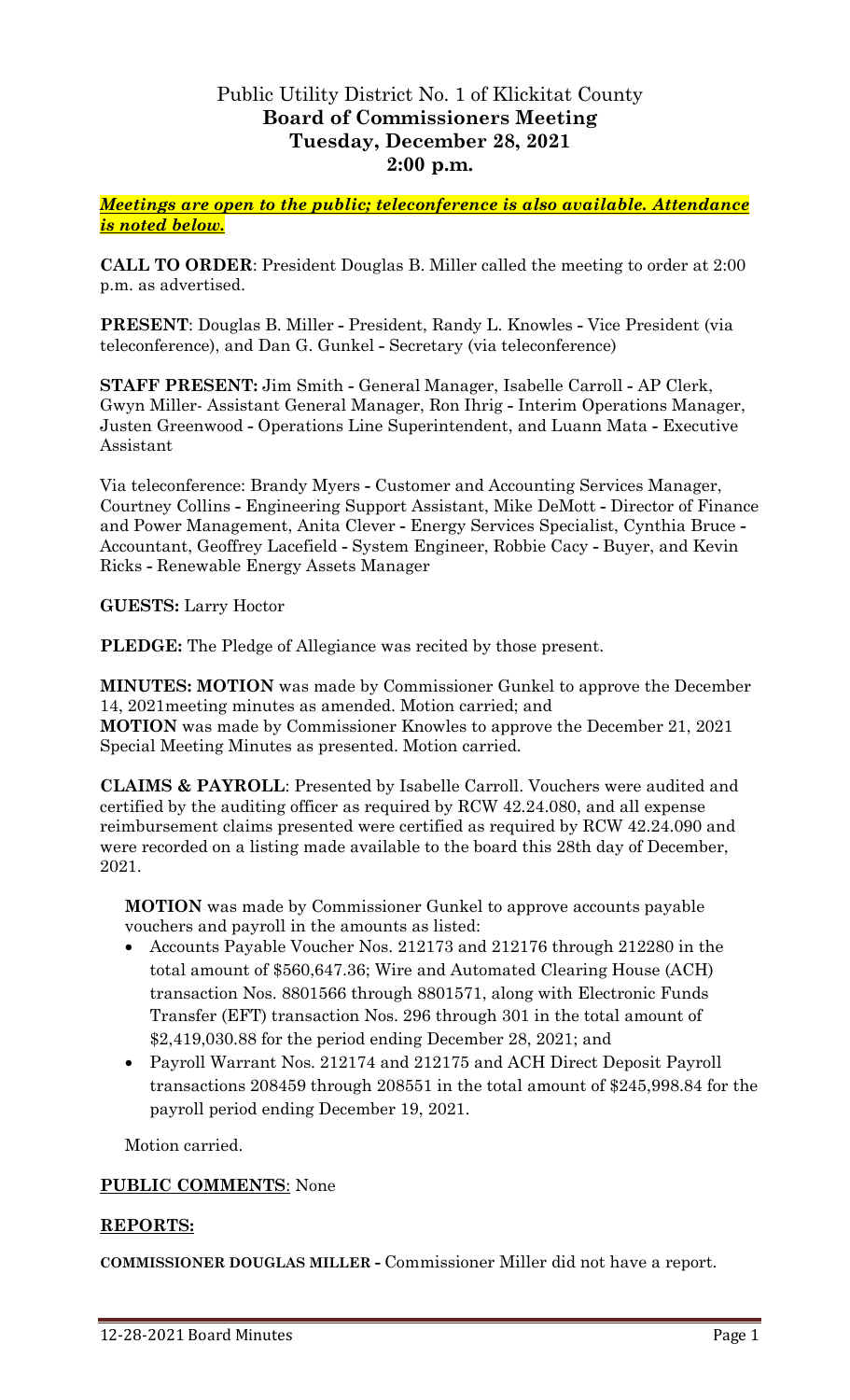**COMMISSIONER RANDY KNOWLES -** Commissioner Knowles did not have a report.

**COMMISSIONER DAN GUNKEL -** Commissioner Gunkel did not have a report.

**GENERAL MANAGER - The following items are additions to the GM report.** The complete report can be found at: [htp://www.klickitatpud.com/topicalMenu/commissioners/GM\\_Reports.aspx](http://www.klickitatpud.com/topicalMenu/commissioners/GM_Reports.aspx)

Electric Vehicle D/C Charging Stations **-** Staff's recommendation to the board is that we not move forward with participation in the Electric Vehicle D/C Charging station project proposed by Energy Northwest. Staff will provide Bonneville Environmental Foundation and Energy Northwest with a letter to this effect.

Unplanned RNG Outage **-** Kevin Ricks reported that on December 23 a leak was detected by the system. It was determined that the leak was on a Morrow Brothers skid on a 4" pipe on the amine system. Staff called in a welding contractor on the 24th to complete the repairs, but they were unable to grind and weld the pipe because we could not meet their standard for residual gas in the pipe with the pipe in place. Kevin reached out to Ron Ihrig and they brought out an electric crew and equipment to remove the pipe so that the welding repair could commence. Hart Sheldon completed the welding. Once the pipe was reinstalled, the system was restarted on December 25 and we were back in the pipeline on Sunday, December 26. The plant needed to be back in operation as quickly as possible with the anticipated arctic blast weather forecasted this week. As we have experienced in the past we are meeting field target and back on line now, but cold weather impacts production.

## **AGENDA ITEMS:**

- **A.** 2021 ANNUAL WRITE-OFFS **- MOTION** was made by Commissioner Knowles to accept the write-off list as recommended by staff. Motion carried.
- **B.** RESOLUTION 1812: 2020 CANCELLATION OF UNCLAIMED WARRANTS **- MOTION** was made by Commissioner Gunkel to adopt Resolution 1812 authorizing the cancellation of unclaimed warrants for 2020 in the amount of \$4,105.31 as per RCW 36.22.100. Motion carried.
- **C.** BID AWARD: TREE TRIMMING AND RIGHT OF WAY CLEARING BID 2022 **- MOTION** was made by Commissioner Knowles to authorize the award of the Tree Trimming and Right of Way Clearing Bid 2022 to Kemp West. Bids were received until 2:00 p.m. on December 16, 2021. Motion carried.
- **D.** PREQUALIFICATION OF CONTRACTORS **- MOTION** was made by Commissioner Knowles to authorize the addition of North Idaho Contractors, LLC and agree to add them to the small works roster for the 2021-2022 calendar years. Motion carried.
- **E.** RESOLUTION 1811: ADOPTING REALIGNMENT OF KLICKITAT PUD COMMISSIONER DISTRICTS **- MOTION** was made by Commissioner Knowles to adopt Resolution 1811 authorizing adoption of the realignment of the Klickitat PUD Commissioner Districts as presented by proposal heard on December 21, 2021. No additional public comment was received since the public hearing held on December 21. This proposal realigns us with Klickitat County Board of Commissioners voting districts. Motion carried.

**Adjourned -** There being no further business, the meeting adjourned at 2:37 p.m.

# /S/

Douglas B. Miller, President